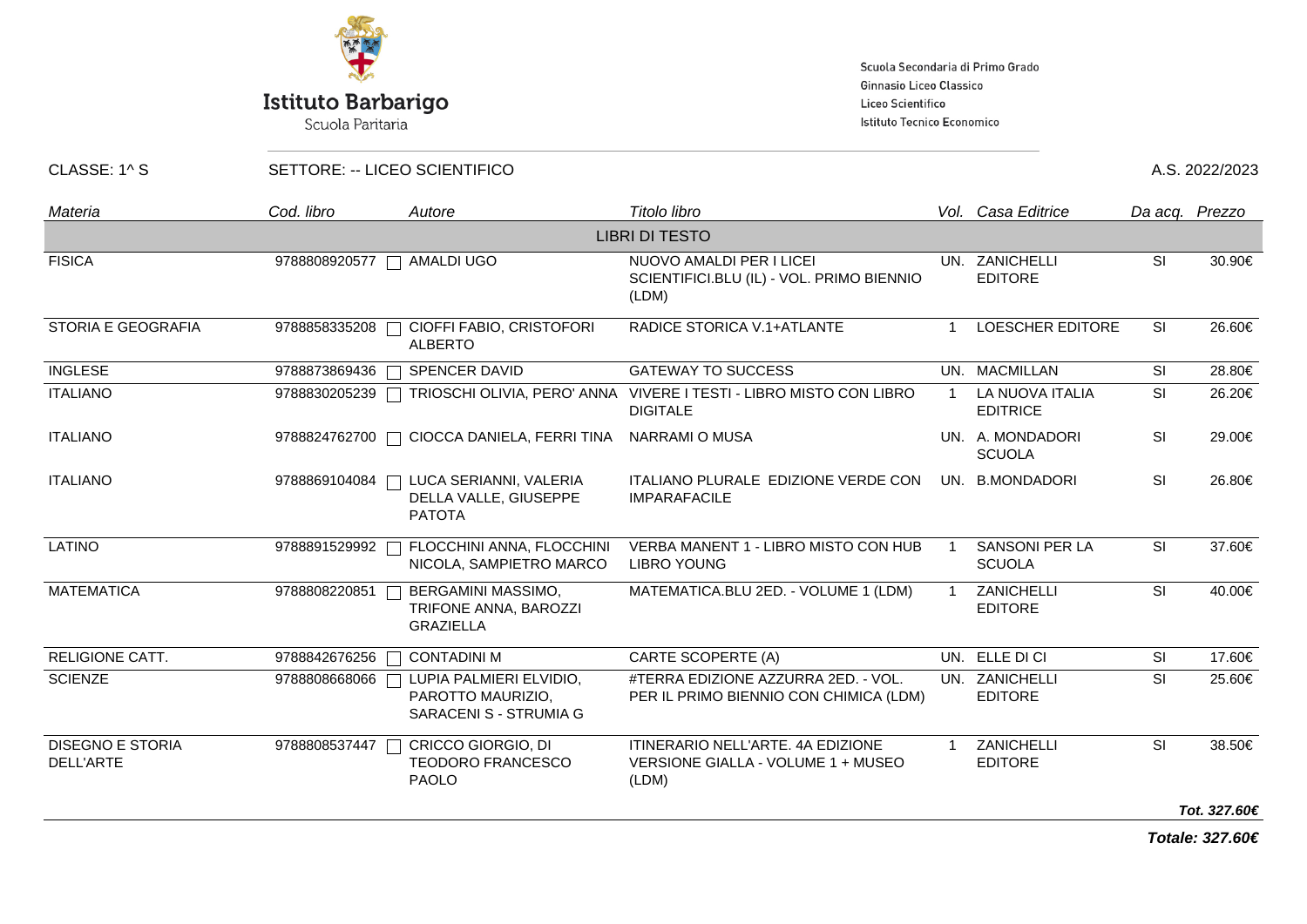

Scuola Paritaria

Scuola Secondaria di Primo Grado Ginnasio Liceo Classico Liceo Scientifico Istituto Tecnico Economico

CLASSE: 2^ S SETTORE: -- LICEO SCIENTIFICO A.S. 2022/2023

| Materia                              | Cod. libro    | Autore                                                                       | Titolo libro                                                                    |               | Vol. Casa Editrice                |           | Da acq. Prezzo |
|--------------------------------------|---------------|------------------------------------------------------------------------------|---------------------------------------------------------------------------------|---------------|-----------------------------------|-----------|----------------|
|                                      |               |                                                                              | <b>LIBRI DI TESTO</b>                                                           |               |                                   |           |                |
| <b>SCIENZE</b>                       | 9788808573407 | SADAVA DAVID, HILLIS DAVID,<br><b>HELLER C - HACKER S</b>                    | NUOVA BIOLOGIA.BLU 2ED. (LA) - LA<br>BIOSFERA E LA CELLULA PLUS (LDM)           |               | UN. ZANICHELLI<br><b>EDITORE</b>  | <b>SI</b> | 21.90€         |
| <b>FISICA</b>                        | 9788808920577 | AMALDI UGO                                                                   | NUOVO AMALDI PER I LICEI<br>SCIENTIFICI.BLU (IL) - VOL. PRIMO BIENNIO<br>(LDM)  |               | UN. ZANICHELLI<br><b>EDITORE</b>  | <b>SI</b> | 30.90€         |
| <b>STORIA E GEOGRAFIA</b>            | 9788858335215 | CIOFFI FABIO, CRISTOFORI<br><b>ALBERTO</b>                                   | <b>RADICE STORICA V.2</b>                                                       | $\mathcal{P}$ | <b>LOESCHER EDITORE</b>           | SI        | 23.70€         |
| <b>INGLESE</b>                       | 9788853018786 | THOMAS A O'DELL F,<br><b>GREENWOOD A BRELSTAFF</b><br>T, ZANELLA A MAXWELL C | IN TIME - STUDENT'S BOOK & WORKBOOK 2<br>+ TAVOLA DEI VERBI +                   | 2             | <b>CIDEB - BLACK CAT</b>          | <b>SI</b> | 29.70€         |
| <b>ITALIANO</b>                      | 9788824755085 | <b>BOTTA NERELLA</b>                                                         | CHE MONDI POSSA APRIRTI                                                         |               | 2 A. MONDADORI<br><b>SCUOLA</b>   | SI        | 21.30€         |
| <b>LATINO</b>                        | 9788891526625 | FLOCCHINI ANNA, FLOCCHINI<br>NICOLA, SAMPIETRO MARCO                         | VERBA MANENT 2 - LIBRO MISTO CON HUB<br><b>LIBRO YOUNG</b>                      | $\mathcal{P}$ | SANSONI PER LA<br><b>SCUOLA</b>   | SI        | 23.30€         |
| <b>MATEMATICA</b>                    | 9788808507617 | BERGAMINI MASSIMO,<br><b>BAROZZI GRAZIELLA</b>                               | MATEMATICA.BLU 2ED. - VOLUME 2 (LDM)                                            | $\mathcal{P}$ | ZANICHELLI<br><b>EDITORE</b>      | SI        | 40.60€         |
| <b>DISEGNO E STORIA</b><br>DELL'ARTE | 9788808437846 | CRICCO GIORGIO, DI<br><b>TEODORO FRANCESCO</b><br><b>PAOLO</b>               | ITINERARIO NELL'ARTE 4A EDIZIONE<br>VERSIONE GIALLA - VOLUME 2 + MUSEO<br>(LDM) | $\mathcal{P}$ | ZANICHELLI<br><b>EDITORE</b>      | SI        | 37.10€         |
|                                      |               |                                                                              |                                                                                 |               |                                   |           | Tot. 228.50€   |
|                                      |               |                                                                              | LIBRI GIÀ IN USO DALL'ANNO PRECEDENTE                                           |               |                                   |           |                |
| <b>ITALIANO</b>                      | 9788824744805 | CIOCCA, FERRI                                                                | NARRAMI O MUSA - NUOVA EDIZIONE                                                 |               | UN. A. MONDADORI<br><b>SCUOLA</b> | <b>NO</b> | 29.30€         |
| <b>ITALIANO</b>                      |               | 9788808092083   MANZONI A.                                                   | PROMESSI SPOSI SECONDA EDIZIONE                                                 |               | UN. ZANICHELLI<br><b>EDITORE</b>  | <b>NO</b> | 33.80€         |
| <b>ITALIANO</b>                      | 9788869102936 | SERIANNI, DELLA VALLE,<br><b>PATOTA</b>                                      | <b>ITALIANO PLURALE</b>                                                         |               | UN. B.MONDADORI                   | <b>NO</b> | 25.70€         |
| <b>RELIGIONE CATT.</b>               | 9788842676256 | <b>CONTADINI M</b><br>П                                                      | CARTE SCOPERTE (A)                                                              |               | UN. ELLE DI CI                    | <b>NO</b> | 17.60€         |
|                                      |               |                                                                              |                                                                                 |               |                                   |           | Tot. 106.40€   |

**Totale: 334.90€**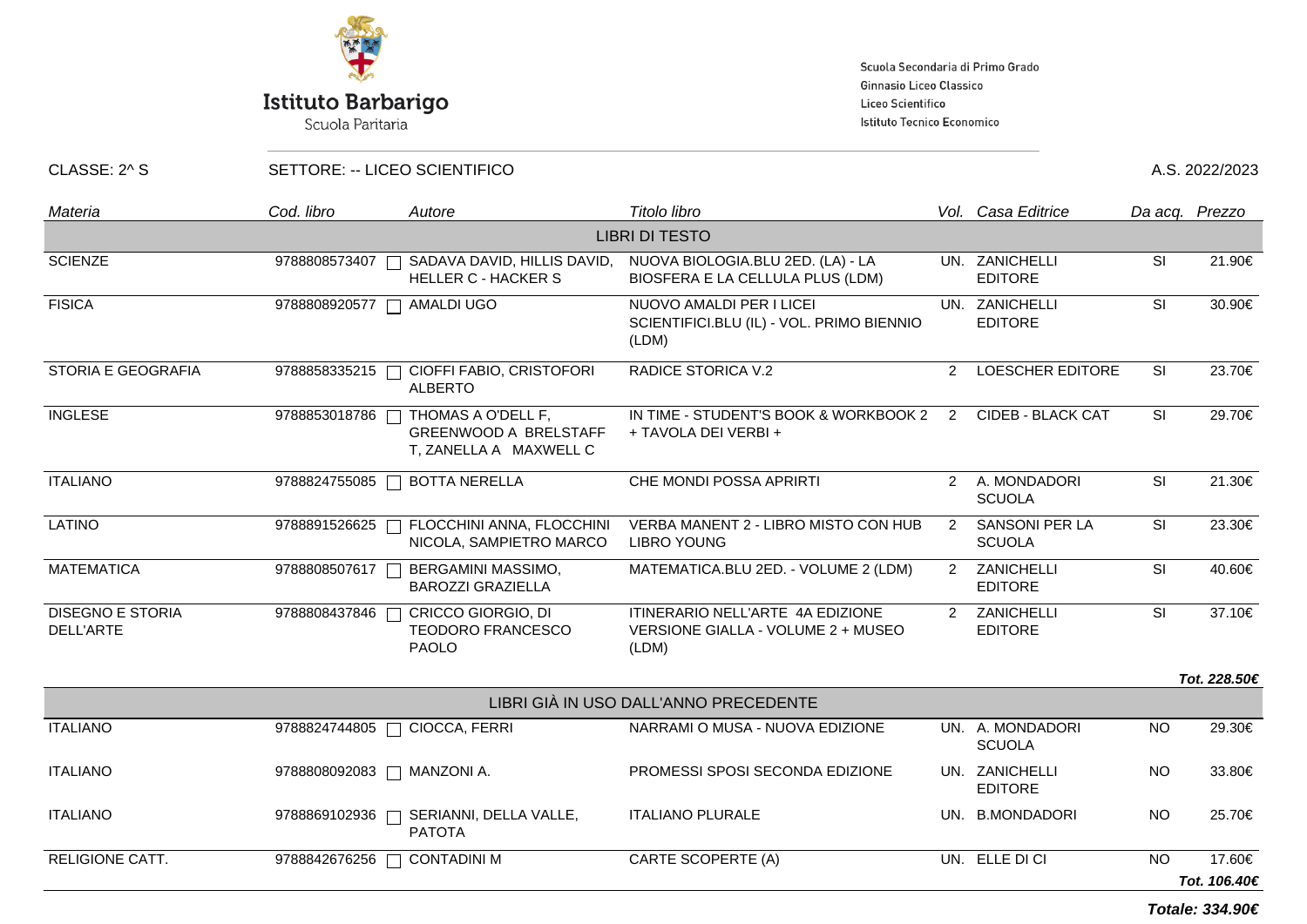

Scuola Paritaria

Scuola Secondaria di Primo Grado Ginnasio Liceo Classico Liceo Scientifico Istituto Tecnico Economico

CLASSE: 3^ S SETTORE: -- LICEO SCIENTIFICO A.S. 2022/2023

| Materia                              | Cod. libro              | Autore                                                                                  | Titolo libro                                                                    |                | Vol. Casa Editrice                        |           | Da acq. Prezzo |
|--------------------------------------|-------------------------|-----------------------------------------------------------------------------------------|---------------------------------------------------------------------------------|----------------|-------------------------------------------|-----------|----------------|
|                                      |                         |                                                                                         | <b>LIBRI DI TESTO</b>                                                           |                |                                           |           |                |
| <b>SCIENZE</b>                       | 9788808739162           | SADAVA DAVID, HILLIS DAVID,<br><b>HELLER C - HACKER S</b>                               | NUOVA BIOLOGIA.BLU 2ED. (LA) - IL CORPO<br><b>UMANO PLUS (LDM)</b>              | 2              | ZANICHELLI<br><b>EDITORE</b>              | <b>SI</b> | 30.00€         |
| <b>SCIENZE</b>                       | 9788808509086           | POSCA VITO, FIORANI TIZIANA                                                             | CHIMICA PIU - DALLA MOLE ALLA<br>NOMENCLATURA (LDM)                             |                | ZANICHELLI<br><b>EDITORE</b>              | <b>SI</b> | 24.30€         |
| <b>FILOSOFIA</b>                     | 9788839524522<br>$\Box$ | ABBAGNANO, FORNERO                                                                      | <b>CON-FILOSOFARE 1</b>                                                         | $\overline{1}$ | <b>PARAVIA</b>                            | SI        | 36.20€         |
| <b>FISICA</b>                        | 9788808938060           | AMALDI UGO                                                                              | NUOVO AMALDI PER I LICEI<br>SCIENTIFICI.BLU (IL) 3ED. - VOL. 1 (LDM)            | $\overline{1}$ | ZANICHELLI<br><b>EDITORE</b>              | <b>SI</b> | 34.40€         |
| <b>INGLESE</b>                       | 9788873869504           | SPENCER DAVID                                                                           | <b>GATEWAY TO SUCCESS</b>                                                       |                | UN. MACMILLAN                             | <b>SI</b> | 30.75€         |
| <b>INGLESE</b>                       | 9788843420599           | CATTANEO ARTURO, DE<br><b>FLAVIIS DONATELLA</b>                                         | LITERARY JOURNEYS                                                               |                | <b>CARLO SIGNORELLI</b><br><b>EDITORE</b> | <b>SI</b> | 29.40€         |
| <b>ITALIANO</b>                      | 9788824776561           | PRANDI STEFANO                                                                          | VITA IMMAGINATA (LA)                                                            | -1             | A. MONDADORI<br><b>SCUOLA</b>             | SI        | 50.00€         |
| <b>LATINO</b>                        | 9788828624103           | CANTARELLA EVA,<br><b>GUIDORIZZI GIULIO</b>                                             | <b>AD MAIORA</b>                                                                | $\overline{1}$ | EINAUDI SCUOLA                            | <b>SI</b> | 32.20€         |
| <b>MATEMATICA</b>                    | 9788808988874           | BERGAMINI MASSIMO,<br>BAROZZI GRAZIELLA, TRIFONE CONF. 3 CON TUTOR (LDM)<br><b>ANNA</b> | MANUALE BLU 2.0 DI MATEMATICA 3ED. -                                            | $\overline{1}$ | ZANICHELLI<br><b>EDITORE</b>              | SI        | 39.60€         |
| <b>STORIA</b>                        | 9788857791807           | <b>CODOVINI</b>                                                                         | EFFETTO DOMINO V.1+EDUCAZ. CIVICA                                               | $\overline{1}$ | <b>D'ANNA</b>                             | SI        | 26.40€         |
| <b>DISEGNO E STORIA</b><br>DELL'ARTE | 9788808649751           | CRICCO GIORGIO, DI<br><b>TEODORO FRANCESCO</b><br><b>PAOLO</b>                          | ITINERARIO NELL'ARTE 4A EDIZIONE<br>VERSIONE GIALLA - VOLUME 3 + MUSEO<br>(LDM) | 3              | ZANICHELLI<br><b>EDITORE</b>              | SI        | 44.50€         |
|                                      |                         |                                                                                         |                                                                                 |                |                                           |           | Tot. 377.75€   |
|                                      |                         |                                                                                         | LIBRI GIÀ IN USO DALL'ANNO PRECEDENTE                                           |                |                                           |           |                |
| <b>LATINO</b>                        | 9788891526625           | FLOCCHINI ANNA, FLOCCHINI<br>NICOLA, SAMPIETRO MARCO                                    | VERBA MANENT 2 - LIBRO MISTO CON HUB<br><b>LIBRO YOUNG</b>                      | $\mathbf{2}$   | <b>SANSONI PER LA</b><br><b>SCUOLA</b>    | <b>NO</b> | 23.30€         |
| LATINO                               | 9788891526595           | FLOCCHINI ANNA, FLOCCHINI<br>NICOLA, SAMPIETRO MARCO                                    | VERBA MANENT - LIBRO MISTO CON HUB<br><b>LIBRO YOUNG</b>                        |                | SANSONI PER LA<br><b>SCUOLA</b>           | <b>NO</b> | 16.70€         |
| <b>RELIGIONE CATT.</b>               | 9788842676256           | <b>CONTADINI M</b>                                                                      | <b>CARTE SCOPERTE (A)</b>                                                       |                | UN. ELLE DI CI                            | <b>NO</b> | 17.60€         |
|                                      |                         |                                                                                         |                                                                                 |                |                                           |           | Tot. 57.60€    |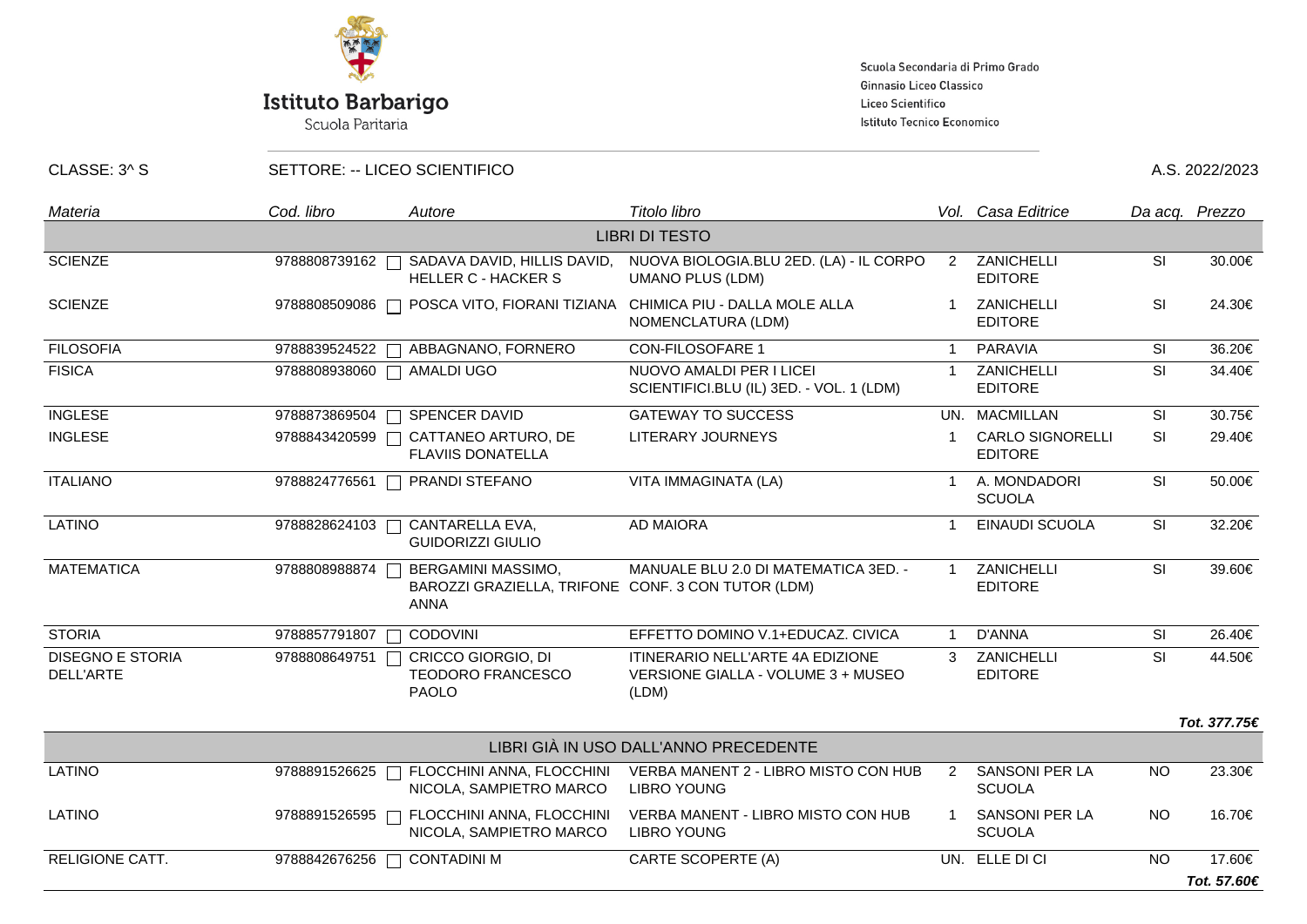| <b>LIBRI CONSIGLIATI</b> |                                                                                      |                        |                   |           |             |  |  |
|--------------------------|--------------------------------------------------------------------------------------|------------------------|-------------------|-----------|-------------|--|--|
| DIRITTO ED ECONOMIA      | ZAGREBELSKY GUSTAVO.<br>9788800354752<br>TRUCCO CRISTINA, BACCELI<br><b>GIUSEPPE</b> | A SCUOLA DI DEMOCRAZIA | LE MONNIER<br>UN. | <b>NO</b> | 28.30€      |  |  |
|                          |                                                                                      |                        |                   |           | Tot. 28.30€ |  |  |

**Totale: 463.65€**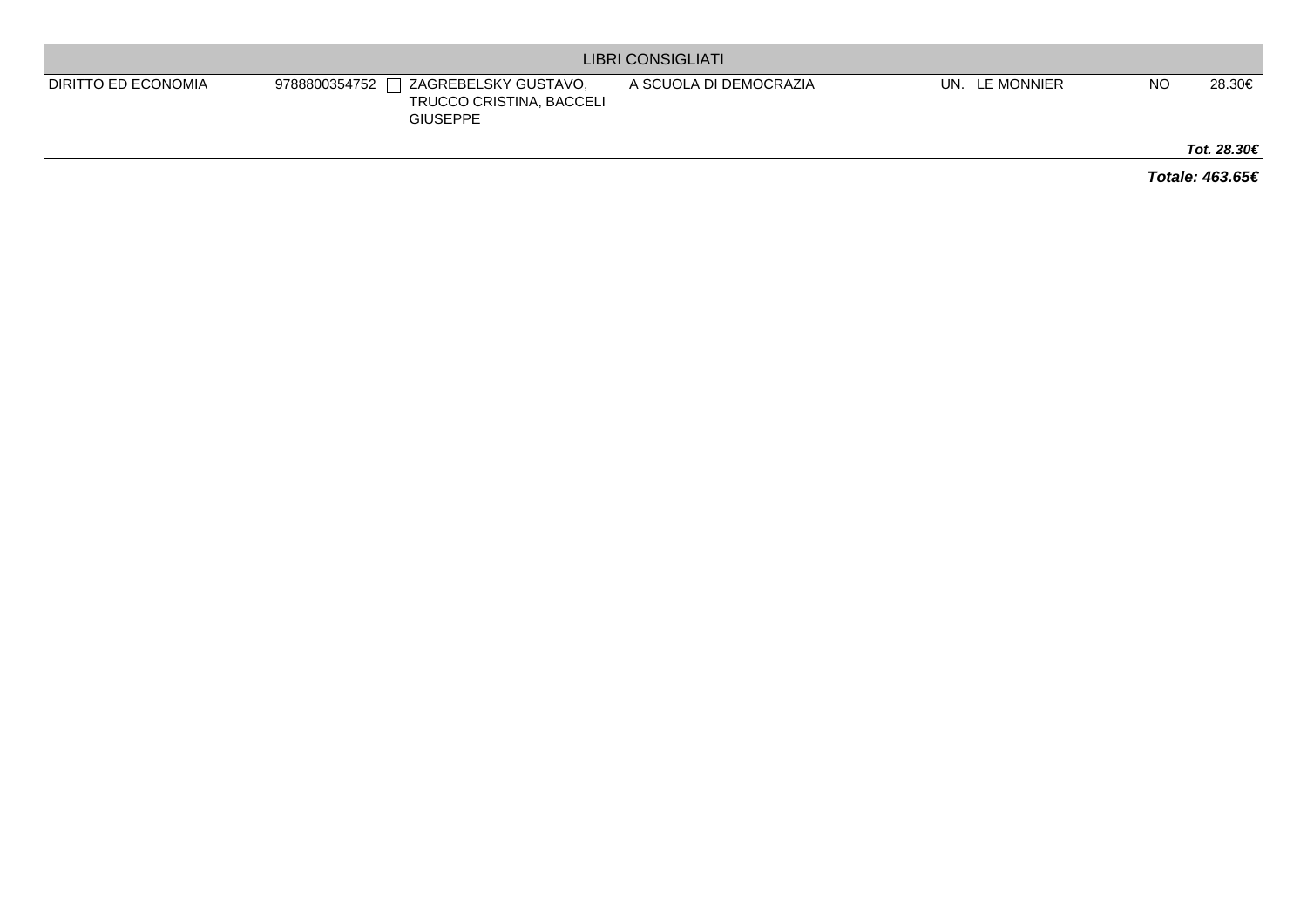

# **Istituto Barbarigo**<br>Scuola Paritaria

Scuola Secondaria di Primo Grado Ginnasio Liceo Classico Liceo Scientifico Istituto Tecnico Economico

CLASSE: 4^ S SETTORE: -- LICEO SCIENTIFICO A.S. 2022/2023

| Materia                              | Cod. libro              | Autore                                                                                  | Titolo libro                                                                      |                | Vol. Casa Editrice               |           | Da acq. Prezzo |
|--------------------------------------|-------------------------|-----------------------------------------------------------------------------------------|-----------------------------------------------------------------------------------|----------------|----------------------------------|-----------|----------------|
|                                      |                         |                                                                                         | <b>LIBRI DI TESTO</b>                                                             |                |                                  |           |                |
| <b>SCIENZE</b>                       |                         | 9788808797179   POSCA VITO, FIORANI TIZIANA CHIMICA PIU - DAGLI EQUILIBRI               | ALL'ELETTROCHIMICA (LDM)                                                          |                | 2 ZANICHELLI<br><b>EDITORE</b>   | SI        | 23.30€         |
| <b>FILOSOFIA</b>                     | 9788839524539           | NICOLA ABBAGNANO,<br><b>GIOVANNI FORNERO</b>                                            | CON-FILOSOFARE 2                                                                  | $2^{\circ}$    | PARAVIA                          | <b>SI</b> | 47.70€         |
| <b>FISICA</b>                        | 9788808566683           | AMALDI UGO                                                                              | NUOVO AMALDI PER I LICEI<br>SCIENTIFICI.BLU 3ED. (IL) - VOL. 2 (LDM)              |                | 2 ZANICHELLI<br><b>EDITORE</b>   | SI        | 33.50€         |
| <b>ITALIANO</b>                      | 9788824776646<br>$\Box$ | PRANDI STEFANO                                                                          | VITA IMMAGINATA (LA)                                                              | $\overline{2}$ | A. MONDADORI<br><b>SCUOLA</b>    | SI        | 42.60€         |
| <b>LATINO</b>                        | 9788828624141           | CANTARELLA EVA,<br><b>GUIDORIZZI GIULIO</b>                                             | <b>AD MAIORA</b>                                                                  | $\mathcal{P}$  | EINAUDI SCUOLA                   | SI        | 27.10€         |
| <b>MATEMATICA</b>                    | 9788808241566           | BERGAMINI MASSIMO,<br>BAROZZI GRAZIELLA, TRIFONE CONF. 4 CON TUTOR (LDM)<br><b>ANNA</b> | MANUALE BLU 2.0 DI MATEMATICA 3ED. -                                              | $\mathcal{P}$  | ZANICHELLI<br><b>EDITORE</b>     | SI        | 38.60€         |
| <b>STORIA</b>                        | 9788857792132           | <b>CODOVINI</b>                                                                         | EFFETTO DOMINO V.2+EDUCAZ. CIVICA                                                 | $\mathbf{2}$   | D'ANNA                           | SI        | 27.30€         |
| <b>DISEGNO E STORIA</b><br>DELL'ARTE | 9788808892621           | CRICCO GIORGIO, DI<br><b>TEODORO FRANCESCO</b><br><b>PAOLO</b>                          | ITINERARIO NELL'ARTE 4A EDIZIONE<br>VERSIONE GIALLA - VOLUME 4 CON MUSEO<br>(LDM) | $\overline{4}$ | ZANICHELLI<br><b>EDITORE</b>     | <b>SI</b> | 40.50€         |
|                                      |                         |                                                                                         |                                                                                   |                |                                  |           | Tot. 280.60€   |
|                                      |                         |                                                                                         | LIBRI GIÀ IN USO DALL'ANNO PRECEDENTE                                             |                |                                  |           |                |
| <b>INGLESE</b>                       | 9788873869504<br>$\Box$ | SPENCER DAVID                                                                           | <b>GATEWAY TO SUCCESS</b>                                                         |                | UN. MACMILLAN                    | <b>NO</b> | 30.75€         |
| <b>INGLESE</b>                       | 9788838327254           | MARTELLI AURELIA, BRUSCHI<br><b>ISABELLA, NIGRA</b>                                     | IT'S LITERATURE - LIBRO MISTO CON HUB<br><b>LIBRO YOUNG</b>                       |                | RIZZOLI LANGUAGES                | <b>NO</b> | 27.20€         |
| <b>MATEMATICA</b>                    | 9788808837448           | BERGAMINI MASSIMO,<br>TRIFONE ANNA, BAROZZI<br><b>GRAZIELLA</b>                         | MANUALE BLU 2.0 DI MATEMATICA 2ED. -<br>CONFEZIONE 3 CON TUTOR (LDM)              |                | ZANICHELLI<br><b>EDITORE</b>     | <b>NO</b> | 39.00€         |
| RELIGIONE CATT.                      | 9788842676256           | <b>CONTADINI M</b>                                                                      | CARTE SCOPERTE (A)                                                                |                | UN. ELLE DI CI                   | <b>NO</b> | 17.60€         |
| <b>SCIENZE</b>                       | 9788808537744           | SADAVA DAVID, HILLIS M.<br>DAVID, ET ALL                                                | NUOVA BIOLOGIA BLU (LA) - IL CORPO<br><b>UMANO PLUS (LDM)</b>                     |                | UN. ZANICHELLI<br><b>EDITORE</b> | <b>NO</b> | 29.10€         |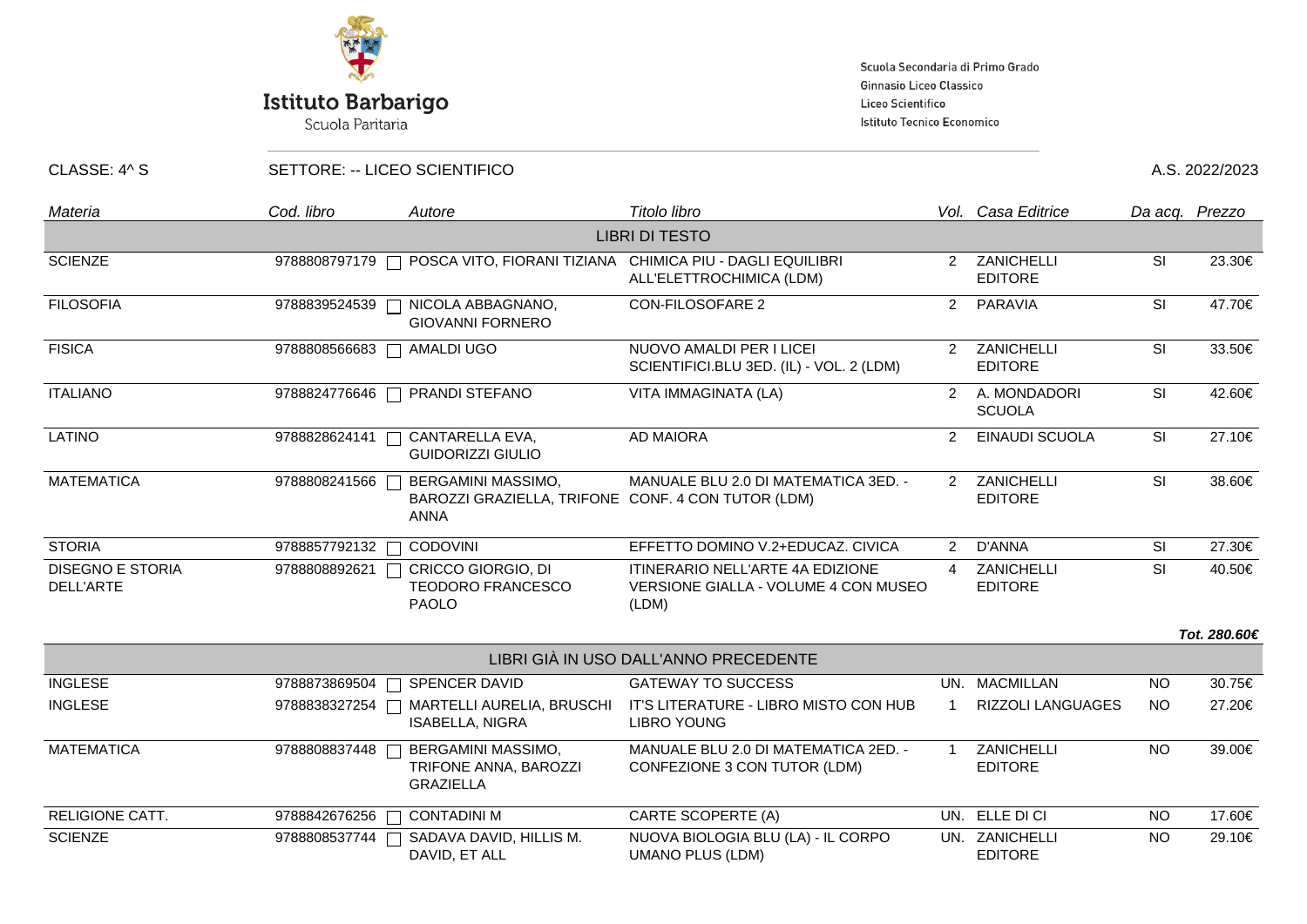| DIRITTO ED ECONOMIA | $\Box$ ZAGREBELSKY GUSTAVO,<br>9788800354752 $\Gamma$<br>TRUCCO CRISTINA, BACCELI<br><b>GIUSEPPE</b> | A SCUOLA DI DEMOCRAZIA | UN. LE MONNIER | NO | 28.30€ |
|---------------------|------------------------------------------------------------------------------------------------------|------------------------|----------------|----|--------|
|                     |                                                                                                      |                        |                |    |        |

**Tot. 171.95€**

**Totale: 452.55€**